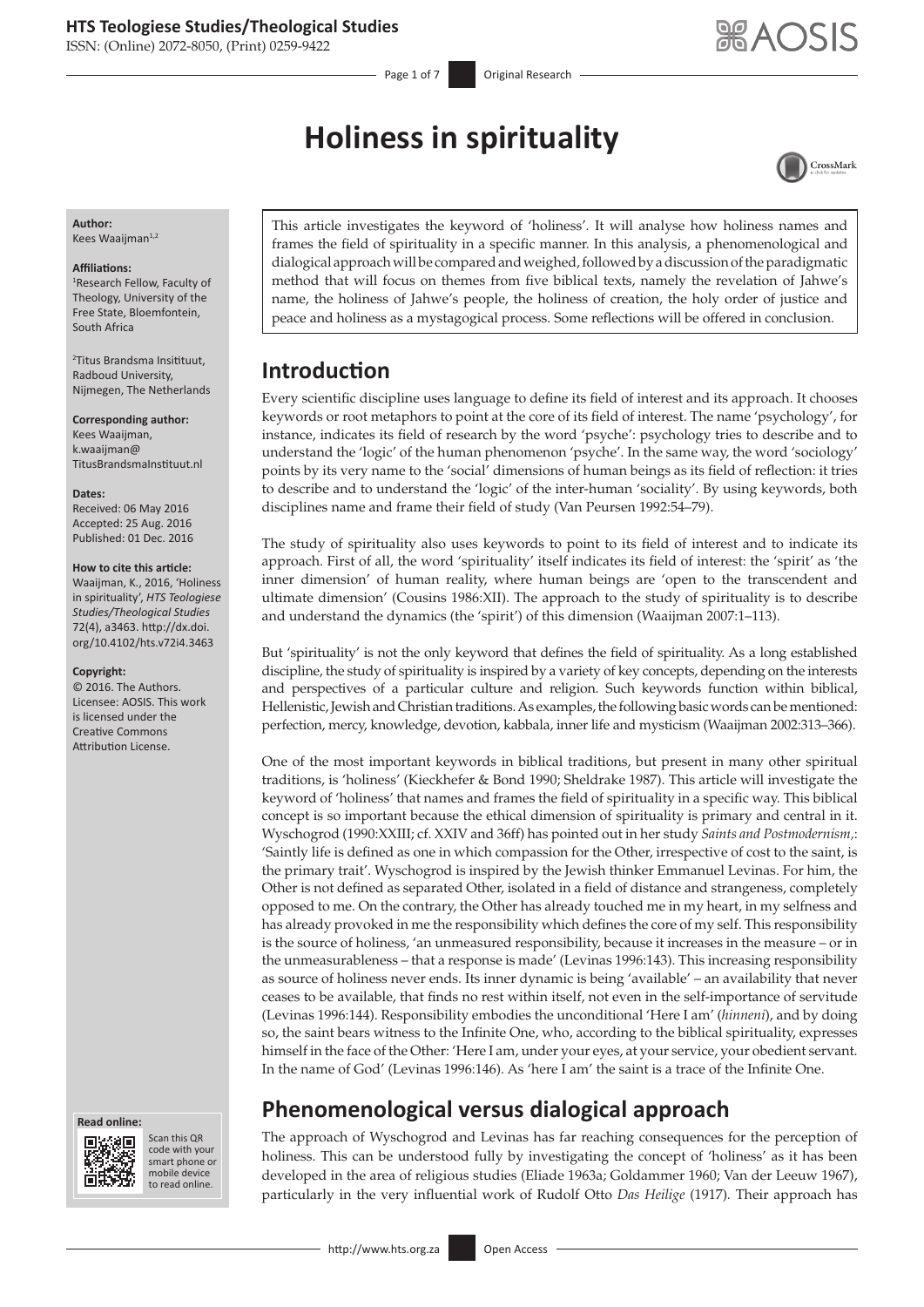changed the understanding of 'holiness' in such a way that the biblical concept has become almost invisible.

Rudolf Otto's approach of the phenomenon of holiness is strictly phenomenological: it was determined by an anthropological perspective. From this perspective, holiness appears as a human reaction of awe and fascination. Consequently, *Das Heilige* is defined as the *mysterium fascinosum et tremendum*, engendering awe, fear, wonder, shock and fascination. Holiness is conceived as a human phenomenon, appearing as a paradoxical experience: on the one hand, the holy attracts us inescapably; on the other hand; it repels and creates distance. Holiness is basically a human phenomenon, understood from human reactions to it.

The one-sidedness of this approach is indicated by some questions: is everything which provokes the paradoxical reaction of attracting and repelling, holy? Is, for instance, a pyromaniac touched by the holy because he is attracted by and repelled by fire? Is a person, fascinated by the words of a demagogue, and at same time filled with fear and awe for him, touched by a holy person? The negative answer to these questions indicated that human reaction as such does not define the phenomenon of holiness itself.

In the approach of Rudolf Otto, the same argumentation is used by some phenomenologists who understand mysticism from the perspective of extraordinary reactions. They identify mysticism with epiphenomena like ecstasy, vision, levitation and so on, rather than from the phenomenon itself which is, as was accepted in spiritual writings till the 20th century, about union with God.

A second weakness in the approach of Otto and religious studies is that holiness is understood in terms of the Totally Other (*das Ganz Andere*). Goldammer (1960), for instance, conceptualised holiness as something totally different, opposed to all finite or limited beings, the profane. According to Eliade (1963b), holiness is the opposite of the profane world, as the title of his book already indicates. Van der Leeuw (1967) defines holiness as the exceptional, which has to be placed within specific boundaries (*temenos*). In all these cases, the starting-point of conceptualisation is holiness as absolutely opposed to our world, totally other to the human realm, set apart, separated, an exceptional energy, which has to be tamed, the sacred, which should be enclosed in holy persons, holy places and holy times.

The dialogical approach to holiness is different, as can be illustrated by a brief discussion of the dialogical vision of Martin Buber, one of the founding fathers of dialogical thinking. Already 6 years after the publication of *Das Heilige*, Buber criticised Otto's concept. He said in his main work *Ich und Du*: 'Of course God is the "wholly Other"; but He is also the wholly Same (the same as  $I$ , kw),<sup>1</sup> the wholly Present. Of course, He is the *mysterium tremendum* that appears and

1.Buber in his letter to Smith, the translator of *Ich und Du*: 'The wholly self ist nicht was ich meine; ich meine: Gott ist nicht bloss anders als ich, sondern auch ebenso wie ich' Waaijman (1976:201). overthrows; but He is also the mystery of the self-evident, nearer to me than my I' (Buber 1958:79). For Buber holiness is not enclosed in absolute otherness, opposition, isolation. For him holiness is a dialogical concept. The Holy One is the wholly Other, but at the same time He is the wholly Same, to say it more precisely, as the Other He is the Same, because by creation He transforms us from not being into being: we *are* created by him, not once at some time, but every moment anew.

Buber's way of thinking is profoundly similar to Christian spirituality as is shown by Augustine's dialogical concept '*Tu autem eras interior intimo meo et superior summo meo*' (You are more inward than my innermost self and higher than my highest; Augustine 397/8:3,6,11). This was also articulated by Thomas Aquinas who understood holiness as relation to God (Thomas Aquinas 1265:II–II,Q.81). His confrere Eckhart made the same observation as Augustine: 'God is nearer to my I than I am to myself. My being hangs from it, that God is near and present to me' (Meister Eckhart 1920:6). Within this tradition the *Dictionnaire de la vie spirituelle* defines holiness as: union with God. All creatures are essentially holy because they are united with their Creator (Molinari 1983:977–986; cf. James 1983:194–195).

In this approach to holiness, the starting point is not the human reaction of fascination and fear to a phenomenon of absolute otherness and strangeness, but the divine–human relationship. Holiness is a quality of the divine presence, including its otherness and strangeness. It is perceived as a radiating reality, asking for participation, including processes of alienation and purification (Spaemann 1988:585). It is a relational quality, not primarily a quality of human perception.

This evokes questions like: What may be this relational quality? In what way does holiness qualify presence as holy presence? Is it the divine presence as such which qualifies presence as holy presence? Or is it a specific way of being present which qualifies this presence as holy? To find answers on this kind of questions we will try to rethink the biblical notion of holiness. What does holiness mean in Scripture?

### **The paradigmatic method**

The answers to the questions is determined by the paradigmatic method used by Emmanuel Levinas in his *Talmudic Studies*, which, in turn, was inspired by the tradition of Talmudic hermeneutics: 'Notions (holiness in this context – KW) remain constantly in contact with the examples or refer back to them, whereas they (the notions, KW) should have been used as springboards to rise to the level of generalization' (Levinas 1994:103).

In his *Talmudic Studies*, the point of departure is always a concrete Talmudic text. The reader gains some spiritual insights by being initiated by Levinas in this text. These insights consistently remain connected with the reading of the text. Our hermeneutical horizon is widened by reading the text. This way the paradigmatic method returns again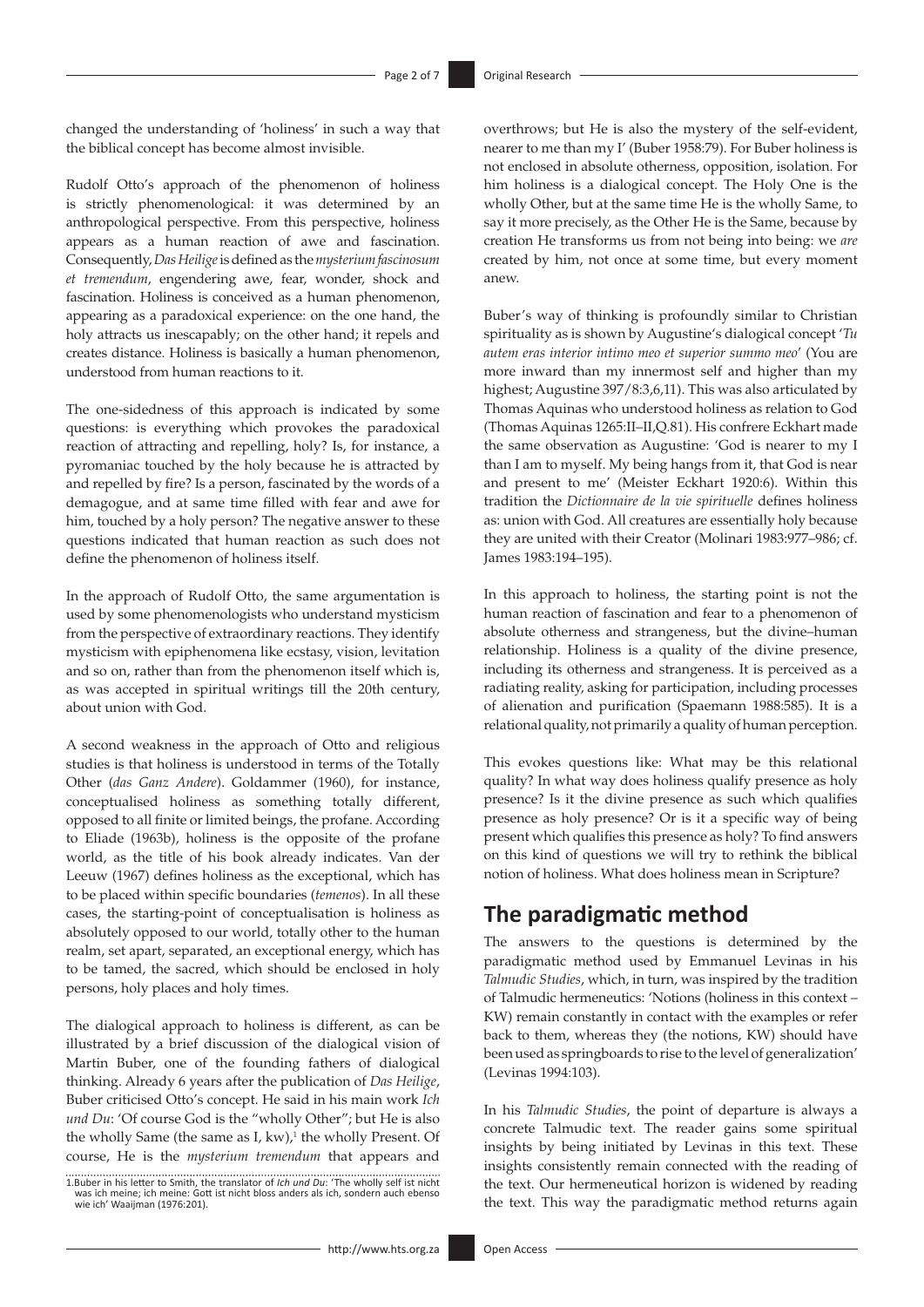and again to the chosen paradigm, emerging from the paradigm in a longing for some insight but then returning again to the paradigm.

Five texts are selected for the paradigmatic analysis. The first one is from the book of Exodus which leads us into the core of holiness: the name of God, Jahweh. The second text is from Deuteronomy, giving some insight into the holiness of God's people. The third text is from the prophet Isaiah: a vision of the holiness of God's creation. The fourth text is from the book of Psalms, evoking the holiness of God's order of justice. The last text, again from the book of Exodus, is a mystagogical initiation in God's holiness. Together they may provide some incentives to rethink the biblical foundations of one of the most important keywords of spirituality.

### **The revelation of the name Jahweh**

The biblical narrative which again and again has been used as basic text for the thesis of Rudolf Otto and Mircéa Eliade, is the story about Moses, leading 'his flock beyond the wilderness' seeing 'the angel of the Lord in a flame of fire out of a bush'; although the bush 'was blazing, yet it was not consumed' (Ex 3:1–3). Moses, trying to look at this great sight, was stopped by the Lord: 'Come not closer! Remove the sandals from your feet, for the place on which you are standing is holy ground' (Ex 3:5).

The attempt of Moses to 'look at' the miraculous sight expresses an attitude of mastership and ownership: the one who 'looks at' is dominating the scene. Moses is stopped from approaching and from this way of coming nearer. Eliade understands the prohibition as a support for his thesis about the inherent danger in the sacred: the ground of the mountain area is holy as such, and has, for that reason, to be set apart and protected as a sacred area (Eliade 1963b:20). The holiness of the ground is, however, not caused by the separateness and apartheid of the mountain, but by the presence and unconditional ownership of the Lord. It is not a holy place as such. And the removal of the sandals represents a renunciation of any claim to possession and an acknowledgement of God as the owner (Kornfeld & Ringgren 1989:1187). The holy ground expresses the integrity of the owner. The removal of the sandals respects this integrity. Moses' awe and fear are not prompted by the holy ground but by the vision of the Lord (verse 6). Holiness in this narrative is relational: the unconditional ownership of the owner, on the one hand, and the unconditional reverence of the guest, on the other hand, are the two sides reciprocally determining the very essence of holiness in this narrative.

The narrative does not end with Moses' reverence for the owner of the place. The centre of the narrative is the revelation of the name 'Jahweh' by Jahweh himself. The owner of the ground reveals himself as the owner of the name. In the story on the revelation of God's name, we may discern three levels.

The first level is the proclamation of the name. On this level, the name is mentioned right from the beginning of the narrative: the angel of 'Jahweh', 'Jahweh' seeing Moses, 'Jahweh' speaking to him, and so on (verses 2, 4, 7, 15, 16, 18). The most solemn proclamation of the name 'Jahweh' at this level is made in Exodus 34:6:'Jahweh passed before Moses and proclaimed his name: Jahweh! Jahweh!'. Purely understood as proclamation, this level of revelation is outward and external. One may hear the name, without any understanding and participation.

The second level is an explanation of the name 'Jahweh', giving insight in its meaning: 'I am' (*eyeh* in verse 6 and twice in verse 14). This level is spelled out in this way: 'I have seen the misery of my people, I have heard their cry, I have felt their sufferings, I have come down to deliver them, I have seen their oppression, *I am* with you' (verses 7–12). In the verbs – I have seen, I have heard, I have felt, I have come down, I have seen, I am with you – the name is explained as being-with-you. This being-with-you is asking for an answer: God's people have to become aware of its being seen, being heard, being felt by him. On this level, the name is explicitly relational and more inward: God has clothed Godself with the being of poor people.

The third level is the most holy dimension of the name, it's innermost intimacy: 'I am: I am!' (Ex 3:14). Here, the presence of Jahweh is duplicated: 'I am: I am!' The name Jahweh appears to be the most personal and represents intimacy par excellence: 'I am: I am!' God who says to be one with the cry of the poor – 'I am with you' – says to be one with his beingwith: 'I am: I am!' His being 'the same' with the poor appears to be 'the other' in his self-presence. If holiness in itself is a modus of the divine presence – 'I am with you' – then the holiness of the name is the presence of this presence itself: 'I am: I am with you'. In this holiest presence, Jahweh reveals that being-with is about innermost intimacy: 'I am I am (with you)!' God's holy presence in the suffering of the people is not an exception or an accident, an intervention outside God's own being. On the contrary, being with God's people is the very essence of God's being-with-Godself.

This is probably the most holy place in the Bible: The purest self presence, without any ambiguity, without any corruption: unconditional, immediate and complete (Waaijman 1984). Meditating on this mystery, we not only remove the sandals from our feet but also remove the sandals of our heart, in the deepest poverty of the spirit.

## **The holiness of God's people**

We tried to understand the keyword 'holiness' from the perspective of God's holiness: his name as his unconditional, immediate and complete presence. We have seen that this holiness, expressed in his name, exists in the freely chosen divine option: I am with the poor and this being-with is my very being. In the name 'Jahweh' God clothes Godself with the most poor and most despicable people and invites them to participate in this choice, in such a way, that they themselves become aware to be his holy people.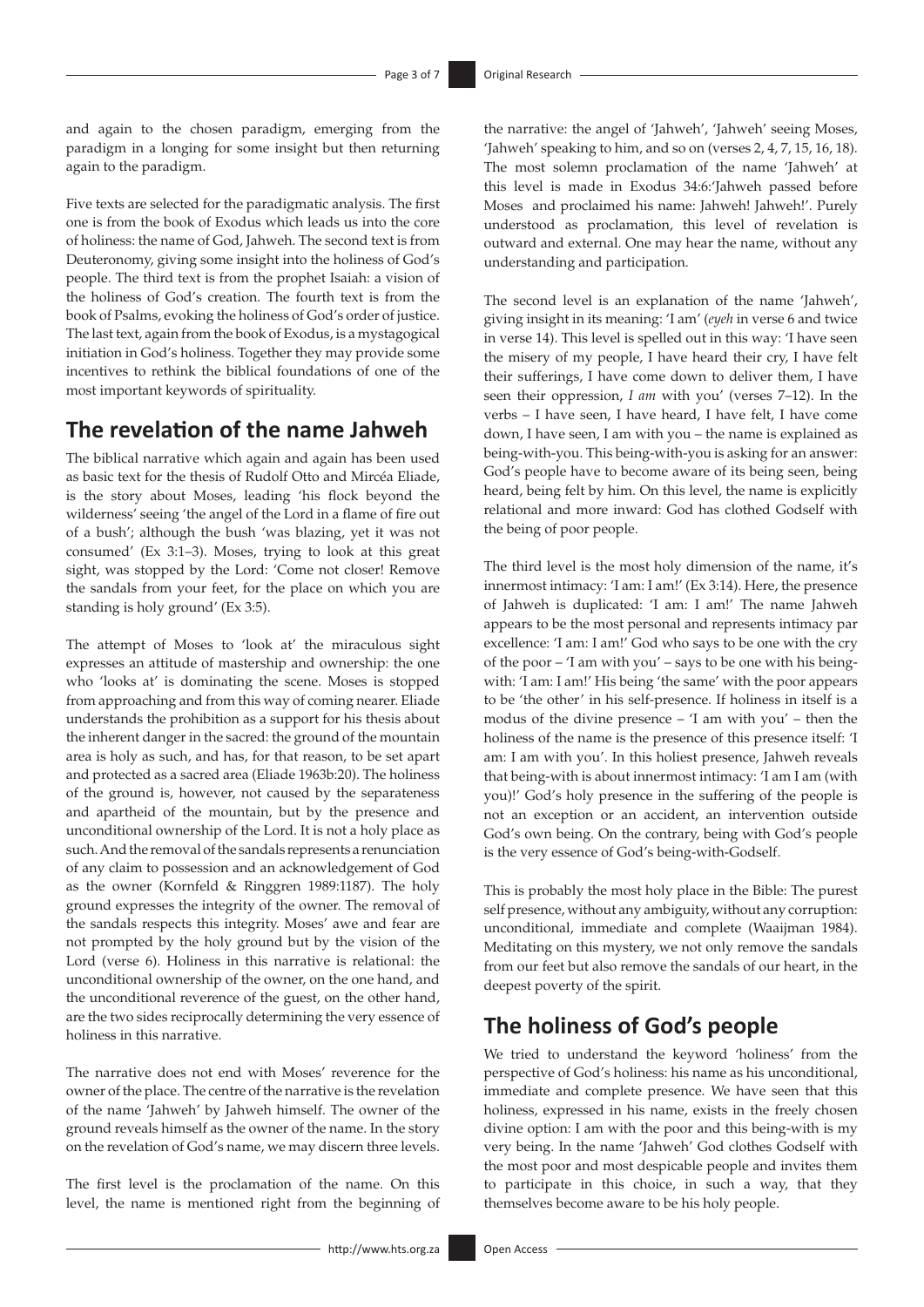This is what we read in the book of Deuteronomy, where Israel is qualified as 'holy people' (Dt 7:6; 14:2, 21; 26:19; 28:9). Again, this narrative does not say that God's people are holy as such, a holy race. These people are holy because it has received its holiness from their Lord: 'For you are a people holy to the Lord your God' (Dt 14:21). The Holy One has clothed himself by them in the moment that He has felt their sufferings. This is their holiness (Hulst 1979:307). 'Holiness is not a quality which is inherent to Israel, but a relational concept' (Hulst 1979:307). Israel participates in the holiness of the Lord, completely, immediately and unconditionally: 'For you are a people holy to the Lord your God; the Lord your God has chosen you out of all the peoples on earth to be his people, his treasured possession' (Dt 7:6; 14:2).

A group of slaves has been chosen to participate in the holiness of their Lord, or better: the Lord has chosen them, and precisely this choice is their holiness. The Lord lets them participate in his choice:

Today the Lord has obtained your agreement: to be his treasured people, as He promised you, and to keep his commandments; for him to set you high above all nations that he has made, in praise and in fame and in honour; and for you to be a people holy to the Lord your God, as he promised. (Dt 26:18–19)

Israel is a holy people because it is seen by the Lord, on the moment that they were completely invisible. They are the holiness of the Lord. Therefore, the command 'You should be holy as I am holy' (Lv 19:2) should basically be interpreted in this sense: You are holy, 'because you participate in my holiness, in the Holy One, and you are consecrated by Me' (Hulst 1979:309). Jahweh has clothed himself with a despised and oppressed people: they are the clothes of the King, the Holy One. They are seen as holy people by God:

The Lord establishes you as his holy people, as he sworns to you, if you keep the commandments of the Lord your God and walk in his ways. All the peoples of the earth shall see that you are called by the name of the Lord, and they shall be afraid of you. (Dt 28:9–10)

The name of the Lord is laid upon his people. Now, the Lord is waiting for the moment that they become aware of this graceful holiness.

## **The holiness of creation**

Jahweh did not restrict his gift of holiness to his chosen people. His whole creation is filled with Jahwe's presence. One of the most impressive narratives on this point has been told by Isaiah (Is 6; cf. Guillet 1990:186–188). This narrative has been quoted many times to support the concept of holiness as the *mysterium fascinosum et tremendum*, the Holy One as separated from and opposed to any earthly realm. This interpretation misses the point.

Isaiah saw the Lord sitting as king on his heavenly throne, high and lofty. Starting with this vision the story presents three perspectives: the perspective of the seraphs, the perspective of the whole earth and the perspective of the prophet.

Regarding the perspective of the seraphs: They are winged celestial beings, stationed above the throne of the Lord, protecting his holiness (Rüterswörden 1993:887–891). They belong to the heaven as the throne of the King. Although they are created as limited beings, they immediately reflect in their trisagion the holiness of the Lord: 'Holy, holy, holy!' Their song is not a commentary on his holiness; they express and embody his holy presence in the universe, including the heavenly height of creation. They are clothed by his holiness.

Regarding the whole earth: It was filled with the *kabod* as the impressive presence of the Lord (Is 6:1–4). Of course, the earth is earthy. But Jahweh as a King has clothed himself with this earthy reality. Now the whole earth is participating in the holiness of the Lord. Not by nature, but by participation in God's choice. Being the clothes of the King, the earth is a lightening and impressive revelation of his holiness.

Regarding the prophet: Confronted with the holiness of the Lord reflected in his creation, heaven and earth, Isaiah becomes aware of his unclean lips, his guilt and his sin. His lips were not essentially unclean. If they were impure as such, they should be removed, but now they are to be purified (Is 6:5–7). The seraph purified the unclean lips of the prophet, his guilt was removed, and his sin was blotted out. Now the prophet could hear the voice of the Lord and present himself as his servant: 'Here I am' (Is 6:8–9). As we have seen, 'Here I am' is the embodiment and witness of God's holiness. The obstacles being removed, Isaiah is no longer hindered to be an instrument in the hand of the Holy One: he hears his voice and is able to say: 'Here I am' (verse 8).

Awe and fear do not appear in this narrative, not from the side of the seraphs, neither from the side of the earth, nor from the side of the prophet. Firstly, the holiness of the Lord is unfolded in its unhindered and impressive presence by the seraphs above the throne, not only in their everlasting trisagion, but in their very being. Secondly, the whole earth reflects, without any hindrance, the holiness of the Lord by receiving fully his splendid presence. His holiness is blocked by the third perspective: the impurity and sins of the prophet. After the removal of these hindrances, he is able to receive the holiness of the Lord: he hears his voice, he is able to say: 'Here I am, send me', and to speak the word of the Lord (verse 8–9). In this narrative the holiness of the Lord can be understood as an impressive presence (*kabod*), majestically unfolding its influence in creation.

The seraphs and the earth represent the wholeness of God's creation. They are holy, because they participate in the holiness of God. No secularism can destroy this holiness. Perhaps it can destroy the sacredness of creation, but it does not touch its holiness, the integrity of creation. God's creation has been given to itself, unconditionally, completely and immediately. This holiness reveals itself in respect and reverence.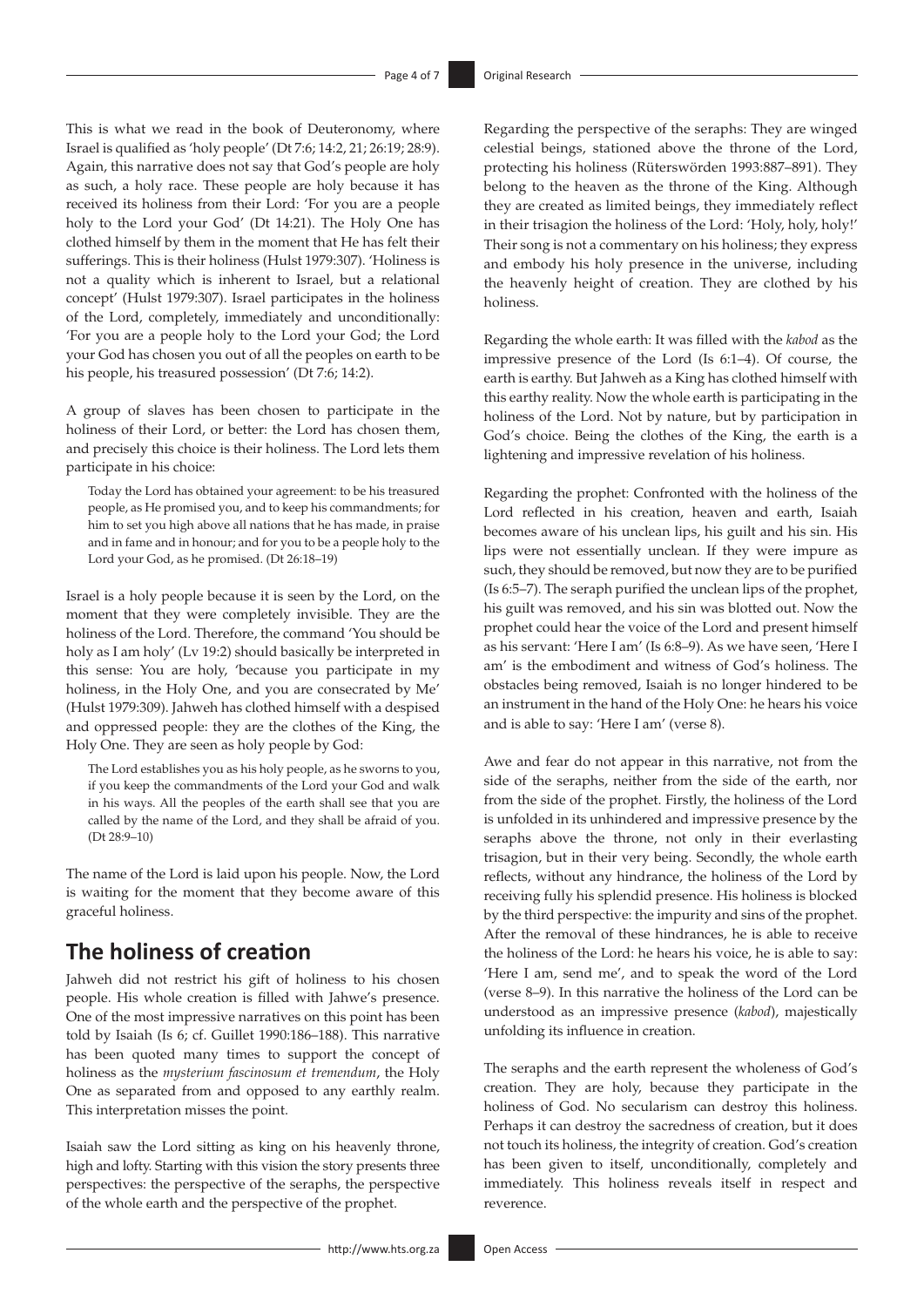# **The holy order of justice and peace**

Psalm 99 repeats the phrase 'Holy is He' (verses 3, 5, 9) 3 times. The psalm, composed around the motive of holiness, can be divided into four strophes, and two stanzas.<sup>2</sup> As in the previous texts, the psalm provides different perspectives on holiness.

In the first strophe (verses 1–3), the Lord is presented as king on Sion, sitting above the cherubs, the heavenly guardians of the Lord, above whom the Lord is enthroned (1 Chr 13:6; Ps 99:1; 80:2; 1 Sm 4:4; 2 Sm 6:2; 2 Ki 19:15; Is 37:16; cf. Freedman & O'Connor 1984:322–334). The divine king is depicted as great, exalted and fearful. The manifestation of his royal presence is so impressive, that the people tremble and the earth shakes. It is as if the poem, by using the word 'people' (twice), will express that the Lord considers all human beings as his people (*am*). All nations belong already by their very being to his holiness, but they should acclaim and recognise it. This is what they should do: 'Let them acknowledge your great and awesome name. Holy is he' (verse 3).

The act centre of the first strophe is: the Lord, the divine king on Sion, enthroned on the cherubs, whose name is the Present One. This divine presence unfolds itself as great (2x), high, and awesome, in one word: holy. The second act centre is: the peoples and the earth. On the one hand, they react immediately: trembling and shaking. On the other hand, they are called to react consciously, recognising the holiness of the Lord openly and gratefully. The divine holiness is reflected immediately in trembling and shaking but asks for a conscious and public acknowledgement. No separation, no profane-sacred dichotomy, no otherness.

The second strophe ends with the same acclamation: 'Holy is He'. But now the divine holiness presents itself as grounding righteousness and powerful justice, done by a human king in the people of Jacob. The community is invited to exalt the Lord, who is named 'our God', and to bow deeply for him, for he, the grounder of justice, is holy.

In the first strophe Jahweh was in the centre, but his presence was just being: being the king. Now He is acting: grounding and doing justice in and through the human king and his people. This should be appreciated by the community as high and holy. Again the picture is double-woven. On the foreground, we see the justice of a king in the people of Jacob, but this justice is completely grounded and made by the Lord. And precisely this is the reason why the community should praise the Lord as holy. No awe, no fear, no separation. On the contrary, the holiness is affirmed in its acting in and through human justice as incarnation of divine justice. Holiness is performed within the deep relationship between the Lord and his people and his king in justice.

In the last two strophes, composed as one stanza, it is no longer the human king who is the point of reference. Now priests (Moses and Aaron) and the prophet (Samuel) are in 2.Cf. for a poetical analysis: Fokkelman (2000:256–258). the centre. However, they actually belong to God's people, for they are 'among those who call on his name' (verse 6). Calling on the name of Jahweh is the everlasting origin of God's people, it is its very being: 'I have heard their cry…I know their sufferings' (Ex 3:7). This is the name: the cry of the oppressed people and the unconditional presence of Jahweh: 'They cried to the Lord, and He answered them' (verse 6). This is the name: the presence of God in the cry of his people. This is the most holy place: the Holy One answering his people's cry. Hence the last words of the Psalm: 'Yes, the Lord our God is holy' (verse 9).

The people of God is holy because it belongs to the inner space of the name (Ps 28,2). God has given to his people entrance to the intimacy of his name. It cries the name, and in crying his name God's people is holy. In crying the name, his people enter the holy space of God's interiority. In crying his name it receives entrance as a grace. No separation, no otherness, no exception, no taboo, but intimacy, presence. Jahweh is the cry of God's people: 'Be with us'. And his answer is: 'I am with you' (Ex 3:14).

The people of God is not only a crying people, they are also a responsive people: 'He spoke to them, they kept his decrees' (verse 7). This is the prophetic vocation of Israel: Jahweh speaks, and his people answers – answering as the immediate response of the prophet, immediately. This is the characteristic of Samuel, of Elijah, and of all the prophets: their very being is being responsive, immediately, without any hindrance, without hesitation. They do the word of Jahweh. This is the holiness of the prophet: 'Here I am'. Prophets are the incarnation of the name: 'Here I am!'

#### **Holiness as a mystagogical process**

Holiness points to the act of consecration (Kornfeld & Ringgren 1989:1184). The famous story of the ascent of Mount Sinai by the people of God, guided by Moses provides insight in this process of consecration.

Moses and his people are instructed how 'to meet God' in his holiness (verse 17). The instruction to Moses is:

Go to the people and consecrate them today and tomorrow. Have them wash their clothes and prepare for the third day, because on the third day the Lord will come down upon Mount Sinai in the sight of all the people'. (verses 10–11)

Here, the verb 'consecrate' is used. What could be the meaning of this verb 'consecrate'? There are different interpretations of this act, because of the ambiguities of the Hebrew form of the verb, the *piel-*form (Kornfeld & Ringgren 1989:1188).

Some interpret Moses' task as sanctification: placing the people into the quality and condition of holiness. But a little bit earlier, in the same narrative, it is said that the people, if they really listen to the Lord, 'shall be for Me a priestly kingdom and a holy nation', in the sense that they shall be 'My treasured possession out of all the people' (verses 5–6).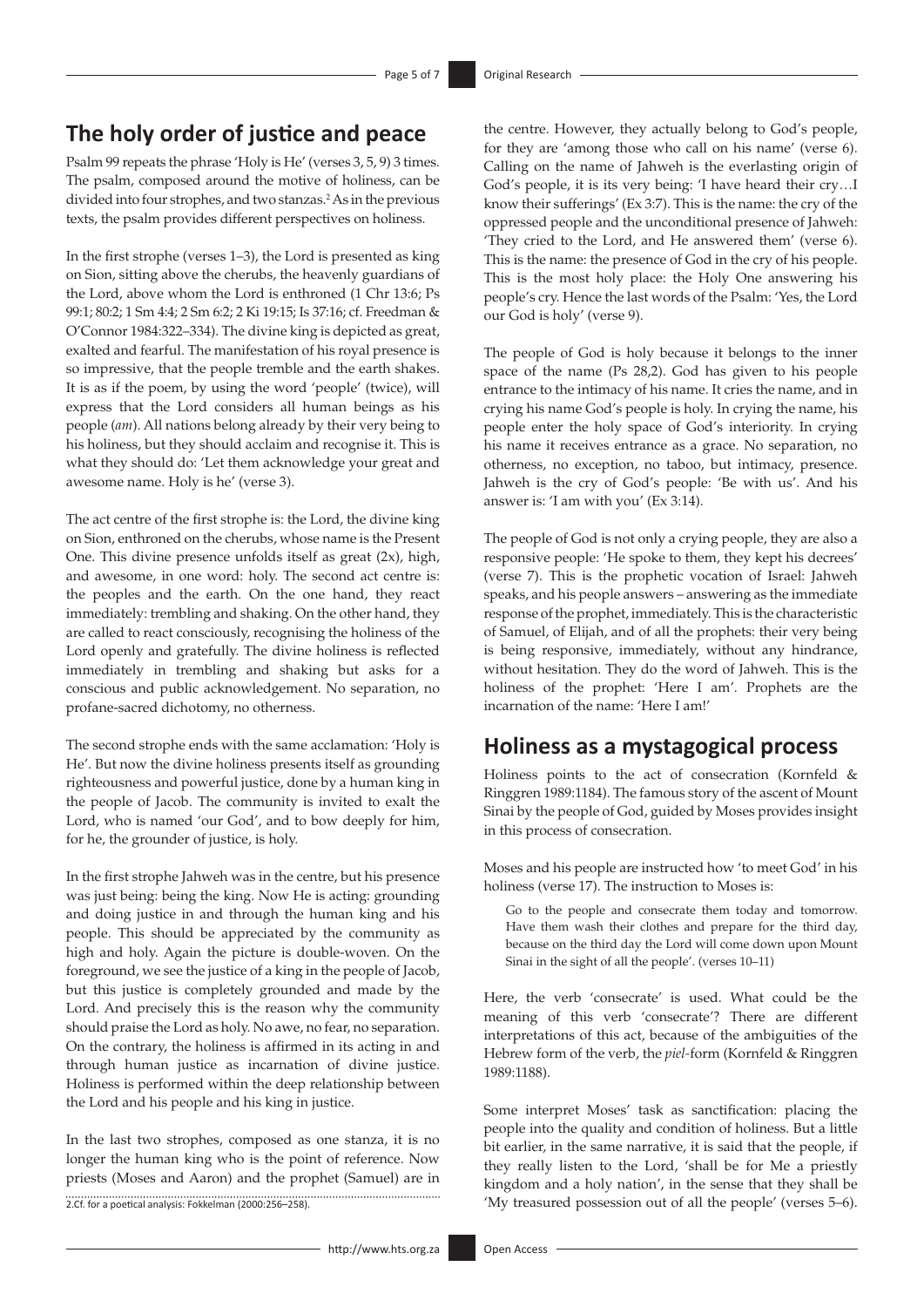Thus, it is not Moses who places the people in holiness, but the Lord.

Others understand the *piel* declaratively, meaning 'to declare the people holy'. But the context mentions no presuppositions to anticipate such an act of declaration. Moreover, the declarative authority in the narrative is the Lord as the owner of his treasured possession.

A third interpretation: Moses should command his people 'to sanctify themselves'. But this view devaluates Moses' role as mediator, because according to this interpretation the people are able to effect their own sanctification.

The interpretation I prefer is that Moses places the people of God into a condition allowing it to draw nearer to Jahweh, in order to encounter him. This is the very reason why 'I bore you on eagles' wings' from Egypt to Mount Sinai 'and brought you to Me' (verse 4; cf. Kornfeld & Ringgren 1989:1188).

From the viewpoint of spirituality this act of consecration is called mystagogy: facilitating people to encounter God. The narrative does not describe this facilitating process systematically. But there are enough signals to discern the main features.

The first point the mystagogue needs to consider is that the holiness of God is not a separated entity, located somewhere in the universe. On the contrary, God has already chosen his people, and by doing so his people became a holy people. As his holy people He brought them out of Egypt into the wilderness (3x in vs. 1–2), a liminal situation, out of which He will bring them to himself (verse 4), because 'I am going to come to you' (verse 9). This is essential: God's people will be brought into the holy encounter with Him by himself. The initiation in the divine–human intimacy – being brought to Him – is carried out by God himself.

The divine–human encounter is intrinsically holy, for three reasons: the source of the encounter is the Holy One, his presence is sanctifying his people, and the end term is the accomplishing of Jahweh's choice, Israel to become his holy nation. Therefore, God is the main guide in this process of consecration. Although Moses is presented as the spiritual guide – 'Moses brought the people out of the camp to meet God' (verse 17) – nevertheless God himself remains the main actor in the process of consecration, for He brought his people into the desert, and He will bring his people into the intimacy with Him.

The people of God are holy. At the same time, it has to be brought into the holy encounter with God. Basically, this is a process of becoming conscious. It is a never ending process of transition. Holiness is a way. Therefore, in the narrative of the ascent of Mount Sinai the process of facilitating the sanctification of Israel by God himself is named 'preparation' (verses 11, 15) for the day of encounter.

Seen from the perspective of spirituality, holiness is preparation, a transition, a way.

The aim of Moses' accompaniment is, that the people are enabled to go this way and to survive the encounter (Ex 20:19, 21), to understand the process as a process of being tested by God, and as a process of growth in reverence for God, to become holy people and no longer to be sinners (Ex 20,20).

The understanding of this process as 'testing' or 'proofing' is mystagogically important. Moses says: 'Do not be afraid, for God has come only to test you'. This biblical insight is a spiritual one. If the gap between an actual situation and God's destination is to be bridged, God will 'test' boundaries, in order to widen receptivity (Waaijman 2002:509–510). Holiness is experientially being tested by God, being challenged to surpass human boundaries.

The narrative of the ascent of Mount Sinai gives us a picture of Moses as a mystagogue. His mystagogical competence encompasses the following elements: facilitating the people to hear the voice of God, to understand his words, and to keep his covenant (verses 5, 8, 9); to accept its vocation, for, although 'the whole earth is mine' (verse 5), Israel is called to be 'my treasured possession, a holy nation' (verse 5); to be purified by washing their clothes (verse 10); to respect the boundaries set by God (verses 12–13) as holy limits, that is to say: to respect its integrity as God's holiness (verse 23); to understand trembling as a sign of fear and reverence (verse 16).

This mystagogal competence is named 'consecration' or 'sanctification' (verses 10, 14), which is to be understood as to widen the heart of the people, gradually, in order to receive the Holy One. Human beings are inclined to resist the holiness of God. They enclose themselves in the narrowness of their concerns and their fears. They try to avoid the holy encounter with God. The mystagogical task involves breaking down the resistance of the people saying: 'Do not let God speak to us, or we will die' (Ex 20:19). Moses the mystagogue aims at the end goal of the transformation in God's holiness: hearing his voice, gazing at his face, understanding his words, keeping his covenant, and enjoying his choice.

### **Some reflections**

The paradigmatic method is not aiming at a system. The five examples are springboards inviting us to jump, again and again. Insights jumping up in our mind may help us to find our way in the field of spirituality. But our reflections remain constantly in contact with the examples. For me, four insights jumped up in me.

A first insight: the notion of 'holiness' in Scripture can be understood as 'what belongs to God, unconditionally, immediately, and totally'. Unconditionally, because what belongs to God is not submitted to any condition, beforehand or afterwards. Immediately, because what belongs to God is